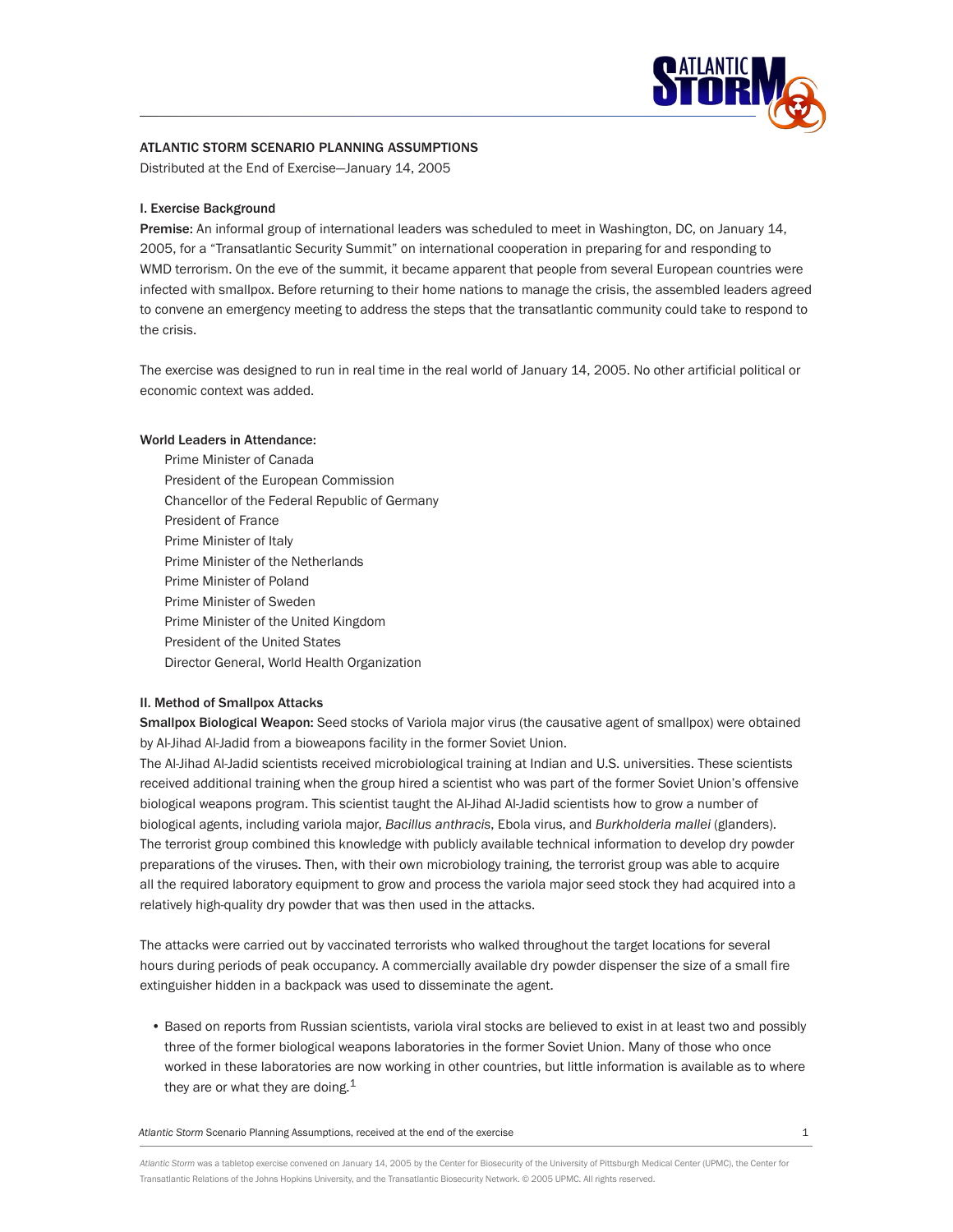

- The former Soviet Union made smallpox biological weapons in industrial-scale (i.e., tens and hundreds of tons) quantities.2
- Smallpox virus can be grown in embryonated eggs and a variety of tissue cell culture systems.
- If one were to make a dried powder preparation of a virus, one would have several sources for information on methods. Variola virus can be processed to a stable dried form just as vaccinia virus is dried to make a vaccine. There is a significant amount of open source technical information on the creation of dry powder bioaerosols.
- There are many commercial freeze-dryers available; a simple internet search will pull up a bench-top model that would be adequate.
- $\bullet$  The amount of smallpox virions required to infect humans is presumed to be very low.<sup>3,4</sup>
- Disseminating bioaerosols via dry powder dispensers and sprayers is possible, and a number of these devices are commercially available.

#### **III. BW Laboratory Discovered in Austria**

This laboratory was disguised as a small brewery in Klagenfurt, Austria. The facility contained seed stocks of the smallpox and Ebola viruses and the *Bacillus anthracis* bacterium. The laboratory contained all the equipment required for a modern microbiology laboratory, including: incubators, fermenters, freezers, and biocontainment cabinets, as well as instruments and reagents required for modern molecular biology techniques and genetic engineering. All of this laboratory equipment is entirely dual-use, is available on the open market, and could be housed in a building as small as a 3-car garage.

#### **IV. Smallpox Attacks: Sites and Rationale for Attack Size**

Frankfurt am Main, Germany Date of attack: January 2, 2005 Attack site: Frankfurt Airport Number of infected: 16,000 Rationale: 131,500 people go through Frankfurt airport on an average day. Holiday traffic could be as much as 50% higher.<sup>5</sup>

Rotterdam, Netherlands

Date of attack: January 2, 2005

Attack site: RET Metro System Number of infected: 8,000

Rationale: The Rotterdam Metro has two lines, the Ersamus line (110,000 people per day) and the Caland line (119,000 people per day). The Caland line includes the Pernis stop, which serves the Port of Rotterdam.<sup>6</sup>

#### Warsaw, Poland

Date of attack: January 2, 2005 Attack site: Metro Warszawskie Number of infected: 12,000 Rationale: 280,000 passengers per day<sup>7</sup>

Los Angeles, USA Date of attack: January 4, 2005 Attack site: Los Angeles International Airport Number infected: 16,000 Rationale: 150,000 passengers per day; holiday traffic could be as much as 50% higher.<sup>8</sup>

*Atlantic Storm* Scenario Planning Assumptions, received at the end of the exercise 2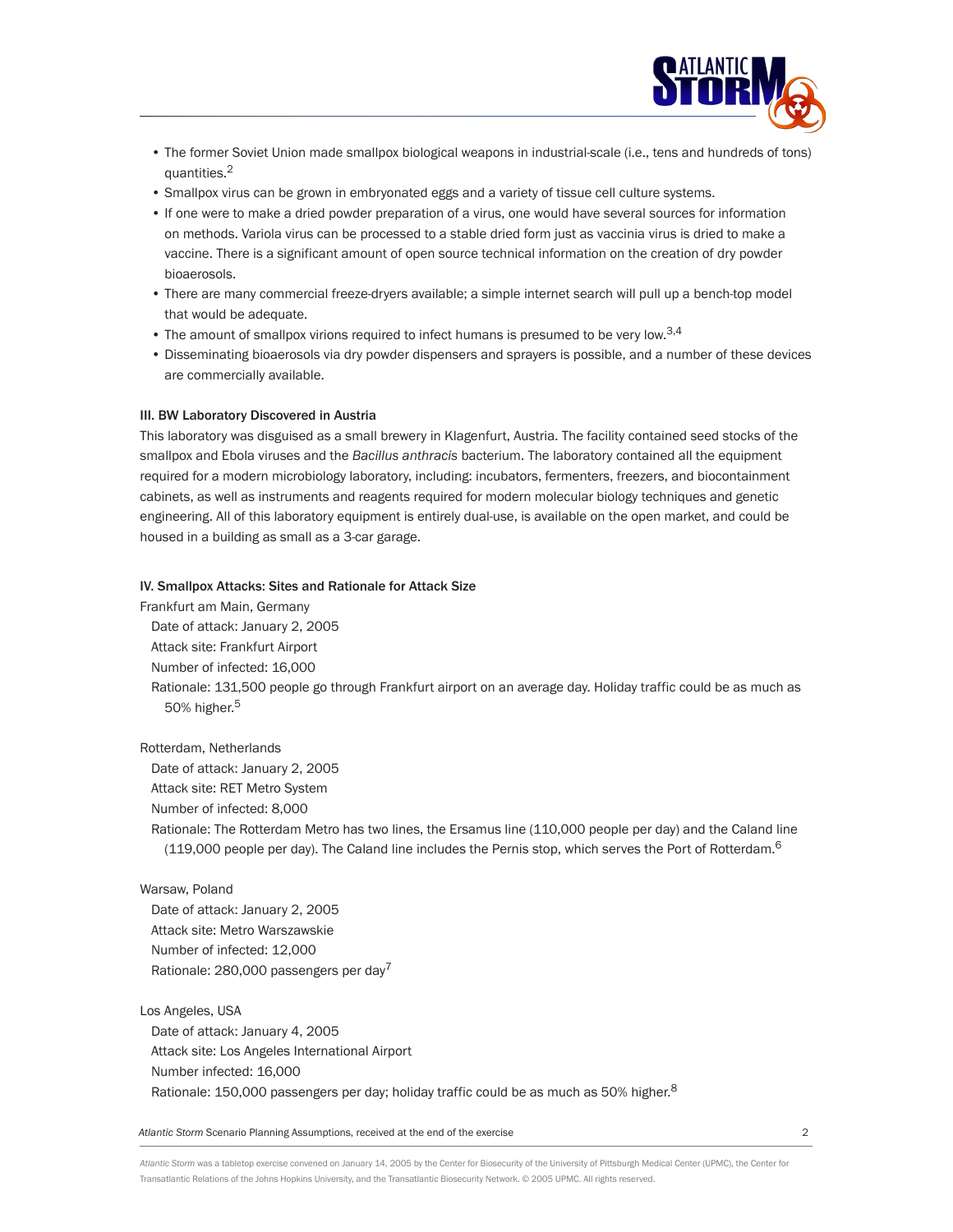

New York City, USA Date of attack: January 4, 2005 Attack site: Penn Station Number of infected: 24,000 Rationale: An estimated 600,000 people travel through Penn Station each day.<sup>9</sup>

Istanbul, Turkey Date of attack: January 1, 2005 Attack site: Grand Bazaar

Number of infected: 8,000 Rationale: The Grand Bazaar of Istanbul is a covered market with 5,000 shops. It has 25,000 employees and 250,000 visitors per day.10

# **V. Smallpox Epidemiology Planning Assumptions Total Infected During Attacks: 84,000**

- 8,000 infected in Istanbul on January 1 (Grand Bazaar)
- 16,000 infected in Frankfurt on January 2 (Frankfurt Airport)
- 8,000 infected in Rotterdam on January 2 (Metro)
- 12,000 infected in Warsaw on January 2 (Metro)
- 16,000 infected Los Angeles on January 4 (LAX airport)
- 24,000 infected in New York on January 4 (Penn Station)

**Emergence of Cases:** Epidemiological curve for the emergence of smallpox cases was based on: Figure 4.7, in Fenner, et al., *Smallpox and Its Eradication*. Geneva, Switzerland: World Health Organization; 1988:188.



Derived from: Fenner et al. Smallpox and Its Eradication. Geneva, Switzerland: World Health Organization; 1988:1460.

*Atlantic Storm* Scenario Planning Assumptions, received at the end of the exercise 3

*Atlantic Storm* was a tabletop exercise convened on January 14, 2005 by the Center for Biosecurity of the University of Pittsburgh Medical Center (UPMC), the Center for Transatlantic Relations of the Johns Hopkins University, and the Transatlantic Biosecurity Network. © 2005 UPMC. All rights reserved.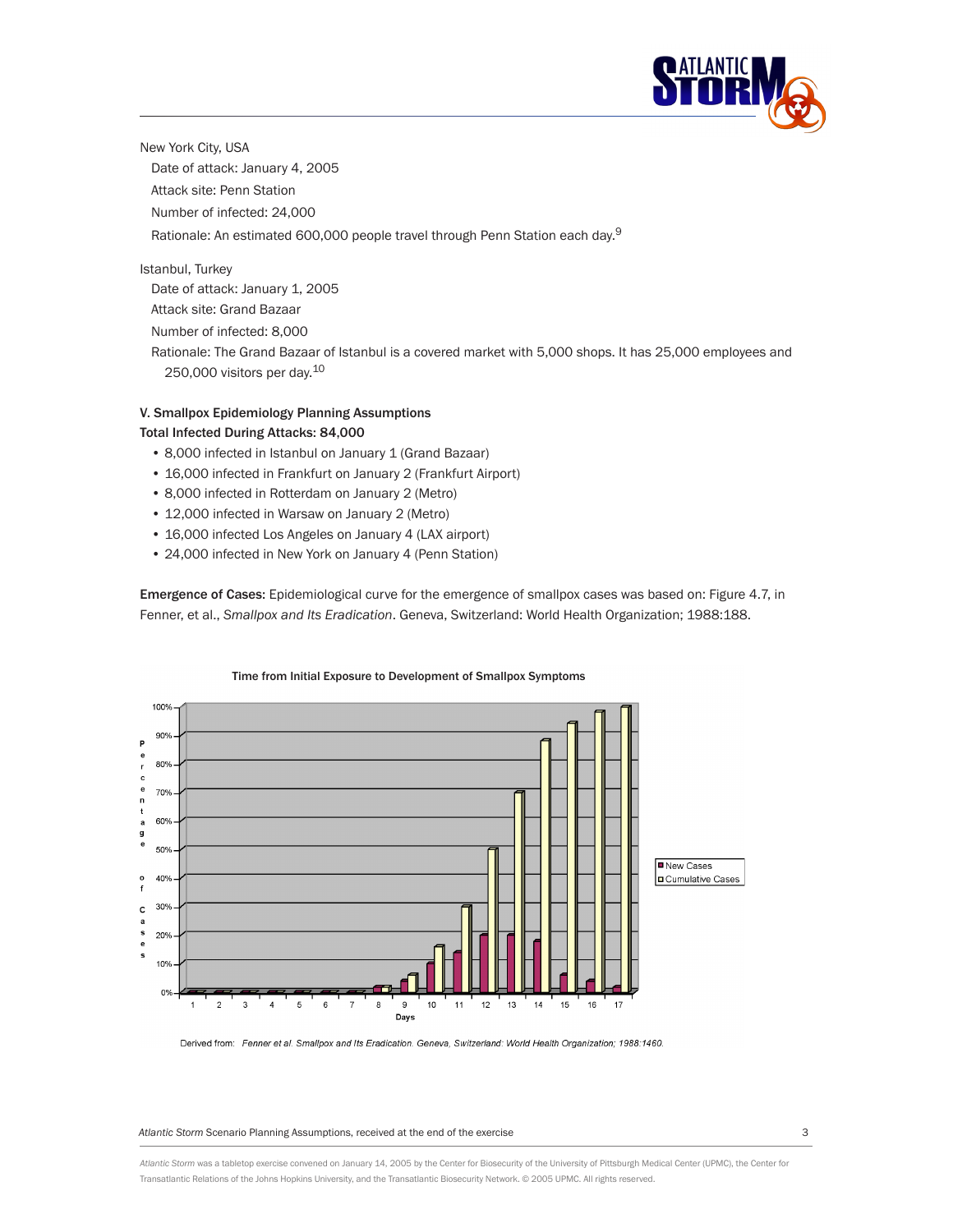

It was assumed that:

- Smallpox symptoms began (as early as 7 days after infection) with 2 days of fever, followed by a rash.<sup>11</sup>
- Initial diagnoses in European countries on January 13 were made in people who had at least day 3 of rash. This assumption is based on pictures in Fenner, et al., $^{12}$  and the expert medical opinion of the Center for Biosecurity's medical doctors, including Dr. D. A. Henderson.
- By January 14, numbers of suspect smallpox cases would begin to reflect reports of smallpox cases in much earlier stages of development (day 1, 2, or 3 of rash). Once the attacks are recognized, smallpox will be suspected in people who exhibit rash or fever but who are, in fact, not infected with smallpox.

**Accumulation of cases** from 9 a.m. to 1:30 p.m. on January 14 (start to end of exercise) was calculated based on the assumption that by 1:35 p.m. EST on January 14, between 10% and 30% of patients with day one rash and beyond would be reported to health authorities. These reports would include some "false positive" cases.

**Calculations of total casualties and deaths for the final video:** We assumed a 25% case fatality rate. We assumed a modest decrease in the historic case fatality rate of 30% due to access to modern health care for some victims and some degree of residual immunity in a modest number of adults vaccinated before 1980.

- Person-to-person spread in the first generation of cases was 1:3 in all countries.<sup>13</sup>
- Person-to-person spread in second generation was 1:0.25
- This lower transmission rate is used because highly effective disease control measures had been established by mid-February, including vaccination of millions of contacts and healthcare workers in all the countries that were attacked.
- It was assumed that leaders of countries with large vaccine stockpiles would share vaccine with affected countries that had small vaccine stockpiles.
- It was also presumed that large-scale vaccination would begin within days after January 14, that countries would impose strict isolation of cases, and that residents in affected countries would self-impose social distancing (e.g., cancellation of big public events).
- The spread and fatality assumptions were necessary to create a final video that depicted a possible outcome of the players' decisions. The *Atlantic Storm* participants may have chosen different actions than what exercise designers believed they would take.

|                 |                                         | 2nd Generation                      | 3rd Generation              |                           |
|-----------------|-----------------------------------------|-------------------------------------|-----------------------------|---------------------------|
|                 | <b>1st Generation</b>                   | visible $\tilde{ }$ lan 21 to Feb 3 | $\tilde{E}$ Feb 3 to Feb 28 | Cumulative cases / deaths |
| Site of Attacks | visible by $\tilde{\phantom{a}}$ Jan 21 | $(rate of spread = 1:3)$            | (rate of spread= $1:0.25$ ) | by end of February        |
| U.S.            | 40,000                                  | 120.000                             | 30,000                      | 190,000 / 47,500          |
| Netherlands     | 8.000                                   | 24.000                              | 6.000                       | 38,000 /<br>9.500         |
| Germany         | 16.000                                  | 48,000                              | 12.000                      | 76,000 /<br>6.250         |
| Poland          | 12.000                                  | 36,000                              | 9.000                       | 57,000 / 14,500           |
| Turkey          | 8.000                                   | 24.000                              | 6.000                       | 9.500<br>38,000 /         |

## **VI. Explanation of Increases in Cases and Projections**

Suspected cases of smallpox identified on January 14 are all first generation cases in people who were infected during the smallpox attacks, which occurred sometime in early January. The increase in the number of cases reported throughout the course of the exercise is due to increased discovery and reporting of these original victims of the attacks. The rising numbers do not reflect contagious spread of the disease. Symptoms of smallpox

*Atlantic Storm* Scenario Planning Assumptions, received at the end of the exercise 4

*Atlantic Storm* was a tabletop exercise convened on January 14, 2005 by the Center for Biosecurity of the University of Pittsburgh Medical Center (UPMC), the Center for Transatlantic Relations of the Johns Hopkins University, and the Transatlantic Biosecurity Network. © 2005 UPMC. All rights reserved.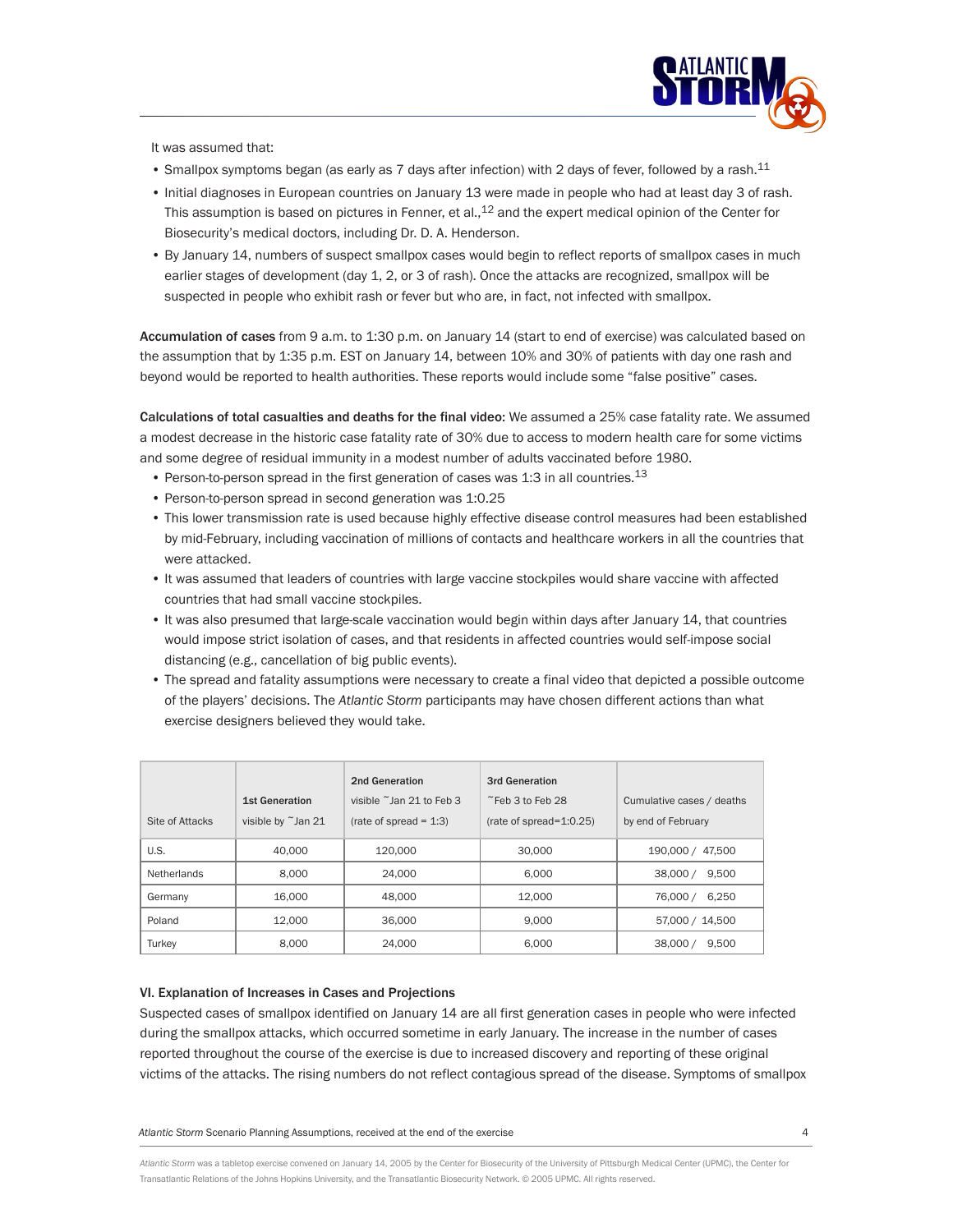

do not usually become apparent until 7 to 17 days post-exposure, so it will take perhaps another week before all of the original victims have begun to show signs of disease.

Historical analysis of smallpox outbreaks suggests that the number of cases reported on January 14, following attacks early in the month, would likely represent just 2% of the total number of people infected during the attacks. The transatlantic leaders were provided with estimates of the future course of the epidemic to help inform their deliberations about response. A disease transmission rate of 1 to 3 was chosen for the first-to-second generation of cases (that is, 1 infected person would on average infect 3 others). For second-to-third generation transmission, a rate of 1 to 0.25 was assumed, taking into account estimates of the effects of vaccination and other disease control efforts that could be employed in the weeks following discovery of the epidemic. Projections of case numbers through February are based on these assumptions.

For a more thorough explanation of the exercise assumptions and calculations of morbidity and mortality, please see the Assumptions document that was prepared for the exercise observers and is referred to throughout this presentation.

#### **VII. Process for Acquiring and Vetting Smallpox Response Plans and Vaccine Stockpiles**

**Methodology for Summarizing National Smallpox Response Plans:** *Atlantic Storm* was designed to illustrate the challenges of mounting an effective international response to bioterrorism. It was not intended to test individual nations' bioterrorism response plans. However, the people playing the roles of national leaders needed to be briefed on their nations' plans. Therefore, the smallpox response plans for the nations involved in the exercise were summarized by the exercise design team. All the summaries distributed during the exercise were reviewed by knowledgeable experts from the respective nations. From these summaries, one-page briefing memos were prepared for each participant.

**Methodology for Determining Sizes of National Vaccine Stockpiles:** Vaccine stocks for countries were determined in the following manner: First, a search of open source literature was performed by the *Atlantic Storm* team to determine current country stockpiles. Members of the *Atlantic Storm* team then communicated with officials from the World Health Organization, commercial sources, and other knowledgeable experts to assess the status of global national vaccine stocks.

- Population figures were gathered from the CIA World Factbook in December 2004.
- Countries that specifically stated they had sufficient vaccine supplies to vaccinate their populations were assumed to have a number of vaccine doses equal to or greater than their countries' populations.
- Reports of vaccine orders were assumed to be filled unless there was specific information to the contrary.
- For this exercise, we assumed that nations have sufficient bifurcated needles to administer vaccine, regardless of how much the vaccine was diluted.

## **VIII. Exercise Organizers**

*Atlantic Storm* was developed and convened by:

\_\_\_\_\_\_\_\_\_\_\_\_\_\_\_\_\_\_\_\_\_\_\_\_\_\_\_\_\_\_\_\_\_\_\_\_\_\_\_

- The Center for Biosecurity of UPMC www.upmc-biosecurity.org
- The Center for Transatlantic Relations of the Johns Hopkins University transatlantic.sais-jhu.edu

*Atlantic Storm* Scenario Planning Assumptions, received at the end of the exercise 5